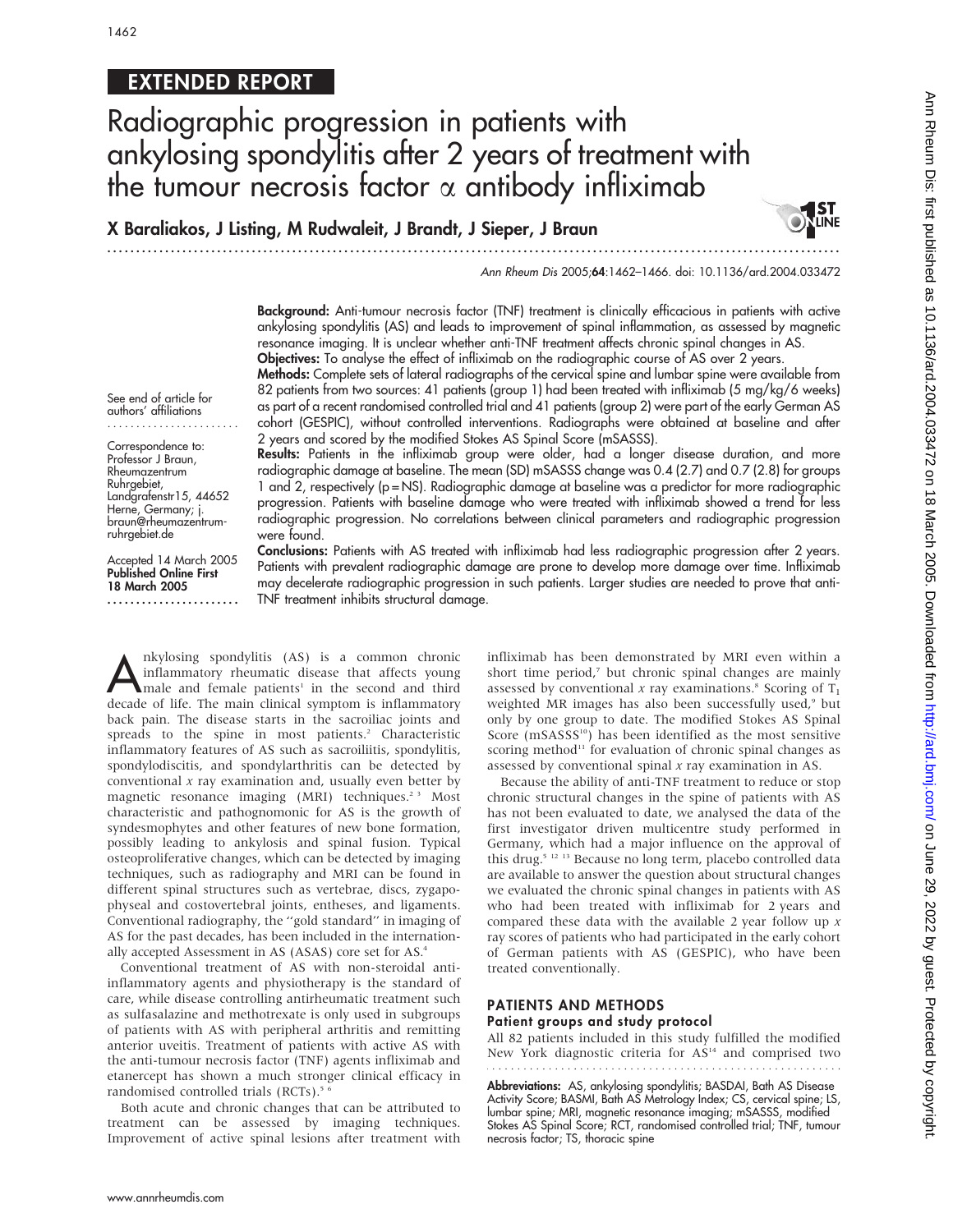different groups of patients with AS: group 1 consisted of 41 patients with AS from the first RCT on infliximab recently published.5 13 In this group, all patients were treated according to a standard protocol with 5 mg/kg infliximab intravenously continuously every 6 weeks. Group 2 consisted of another 41 patients with AS selected randomly from the German AS cohort (GESPIC), who were treated conventionally. The observation time for all patients was 2 years, with assessment at two different time points: baseline and 2 years' follow up. Table 1 shows the patients' characteristics at baseline.

#### Radiographic assessment of the spine

Lateral radiographs of the lumbar spine (LS) and the cervical spine (CS) were available from all patients who were included in this study. Radiographs were obtained in all patients at two time points, at baseline and at follow up after 2 years. After blinding for patients' treatment and time order, all images were scored by one experienced observer using the mSASSS.10 Comparison of the radiographic progression in each person and both groups was performed by evaluating the change of the mSASSS between the time points.

## Radiographic scoring by the mSASSS

This scoring method is a modification of the original SASSS.<sup>15 16</sup> It evaluates the anterior part of the LS and the CS by assessing chronic changes using a score between 0 and 3 (fig 1). The LS is scored from the lower border of the 12th thoracic vertebral body to the upper border of the first sacral vertebral body. The CS is scored from the lower border of the second cervical vertebral body to the upper border of the first thoracic vertebral body. Thus, the score ranges from 0 to 72 points.

A well known problem of imaging and scoring procedures is that not all images are of perfect quality (over- or underexposure of the radiograph) and the spinal segments are not always completely captured on one film, which might lead to some sites being missed. In this study we excluded patients who had more than three vertebral sites missing. In the cases with  $\leq 3$  vertebral sites missing, the missing scores were substituted by the mean score of the vertebra of the same spinal segment of the patient.

For the definition of mSASSS, definite radiographic damage at baseline was defined as an mSASSS score of  $\geq 2$ (appearance of at least one syndesmophyte) in at least one vertebral edge of each individual patient. Definite radiographic change (including worsening or improvement) was defined as an mSASSS change of  $\geq$  points in the mSASSS in accordance with the data provided by Creemers et al.<sup>17</sup>

| <b>Characteristics</b>                               | <b>Infliximab</b><br>group<br>$(n = 41)$ | <b>GESPIC</b><br>cohort<br>$(n = 41)$ | p Value                |
|------------------------------------------------------|------------------------------------------|---------------------------------------|------------------------|
|                                                      |                                          |                                       |                        |
| Mean age (range)<br>Mean disease duration<br>(range) | $38.9(21-53)$                            | 34.8 (22-76)                          | $0.005*$<br>$< 0.001*$ |
|                                                      | $15.5(3 - 35)$                           | $5.5(1-10)$                           |                        |
| Male, No (%)                                         | 26(63)                                   | 29(71)                                | 0.3                    |
| HLA-B27 positive, No (%)                             | 37 (90)                                  | 35 (85)                               | 0.5                    |
| Mean BASDAI, range                                   | $6.3$ $(3.8-8.8)$                        | $3.2(0.2 - 7)$                        | $< 0.001*$<br>$0.05*$  |
| Patients with mSASSS > 0,<br>No (%)                  | 23 (56)                                  | 16 (39)                               |                        |
| Mean mSASSS at baseline                              | 12.1                                     | 5.9                                   | $0.026*$               |

BASDAI, Bath AS Disease Activity Score.





Figure 1 The mSASSS. Chronic spinal changes are assessed by scoring the anterior vertebral edge of each vertebra between the lower edge of C2 and the upper edge of Th1, and between the lower edge of Th12 and the upper edge of S1.

#### Statistical analysis

Correlation of the data at the two time points was calculated by Pearson's correlation coefficient. Non-parametric tests were applied to identify radiographic progression. For simple comparisons within each group Wilcoxon's test was used. For comparison of radiographic progression between groups 1 and 2 a test recently proposed by Brunner et  $al^{18}$  was applied. This test adjusts for the observed differences at baseline when actually comparing the differences in radiographic progression. An SAS macro, which was provided,<sup>19</sup> was used for this calculation.

As scoring with mSASSS is very skewed but not normally distributed and the usual means are biased by extreme values, the pooled mSASSS scores of both time points and both groups were transformed into normalised rank scores (van der Waerden scores), which have a mean of 0 and an  $SD = 1$ , in order to further assess evaluation of radiographic progression. Changes in normalised rank scores were compared by analysis of covariance.



Figure 2 Comparison of the mean radiographic progression over the 2 year study period for all patients in the two assessed groups.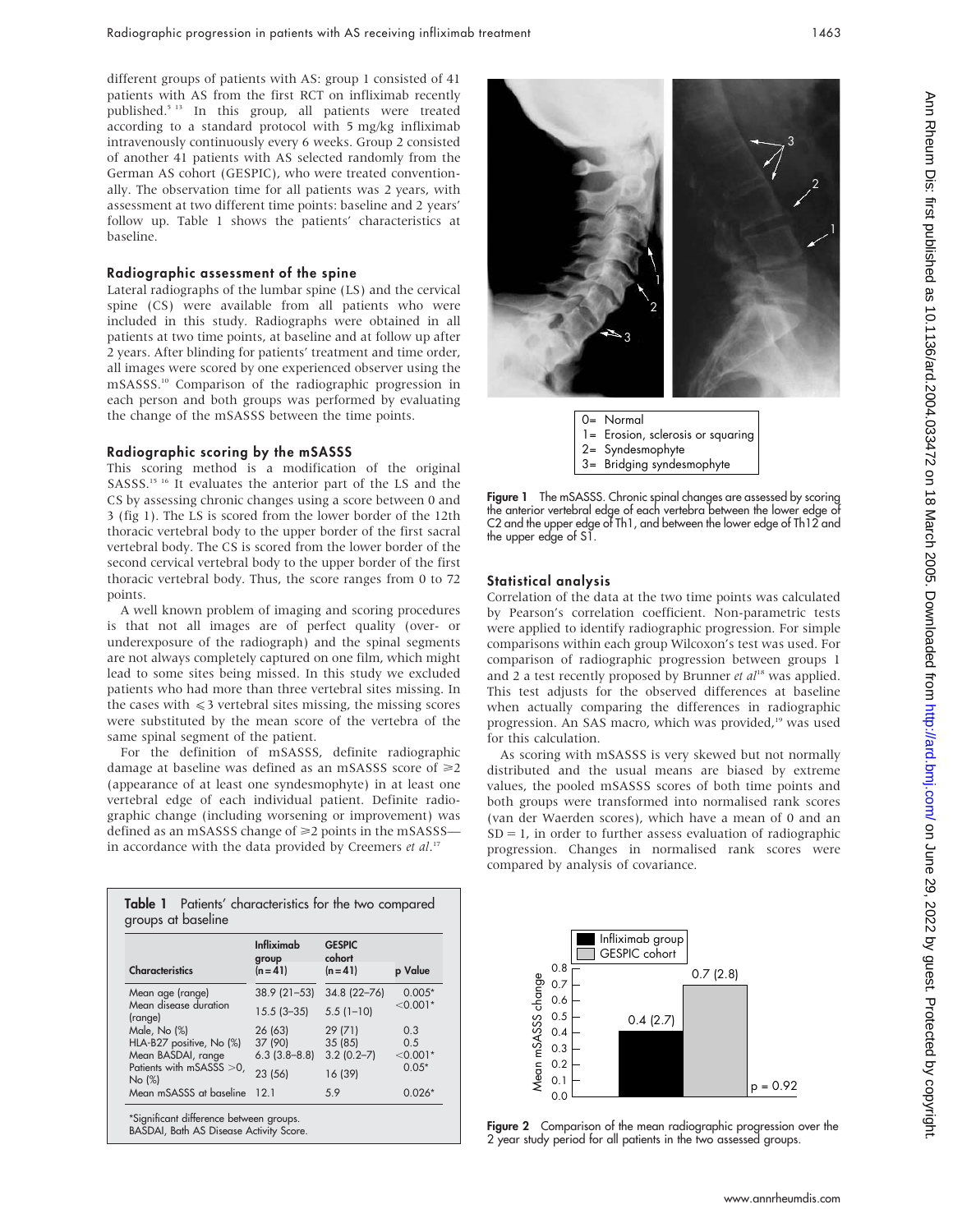# RESULTS

# Patients' characteristics at baseline

Patients in the GESPIC cohort group were younger than patients in the infliximab group, and the mean disease duration was significantly longer in the infliximab group  $(p = 0.005$  and  $p < 0.001$ , respectively; table 1). Furthermore, patients in the infliximab group had a higher overall level of radiographic damage at baseline ( $p = 0.026$ ). Patients in the infliximab group also had a higher level of disease activity, as assessed by the Bath AS Disease Activity Index (BASDAI<sup>20</sup>) at baseline. To be included in the RCT with infliximab, patients had to have a BASDAI score  $>4$ . Furthermore, there were significant differences between the two groups for the mean CRP level, the mean Bath AS Metrology Index (BASMI), and the mean Bath AS Functional Index (BASFI) (data not shown). There were no differences in the proportion of male patients and of HLA-B27-positive patients between the groups (table 1).

# Descriptive analysis of the radiographic scoring over 2 years

The mean (SD) mSASSS for the patients in the infliximab group was 12.1 (16.9) and 12.5 (17.0) at baseline and follow up, respectively ( $p = 0.12$ ), while the values for the patients in the GESPIC cohort were 5.9 (13.4) and 6.6 (14.8) for baseline and follow up, respectively ( $p = 0.07$ ). Thus, the



Figure 4 Comparison of the mean radiographic progression over the 2 year study period for patients with definite radiographic damage at baseline in the two assessed groups.

mean mSASSS change in the infliximab group was less than in the conventionally treated patients. Nevertheless, a comparison of the changes between the two groups did not show significant differences (figs 2 and 3).

When using normalised rank scores, a similar progression of chronic changes was found: patients in the infliximab group slightly worsened from a mean of 0.23 at baseline to a mean of 0.27 at follow up ( $p = NS$ ), while the patients in the GESPIC cohort worsened from a mean of  $-0.17$  at baseline to a mean of  $-0.11$  at follow up (p = NS).



Figure 3 Example of a patient with radiographic progression. Erosion and sclerosis worsened to bridging syndesmophytes after 2 years.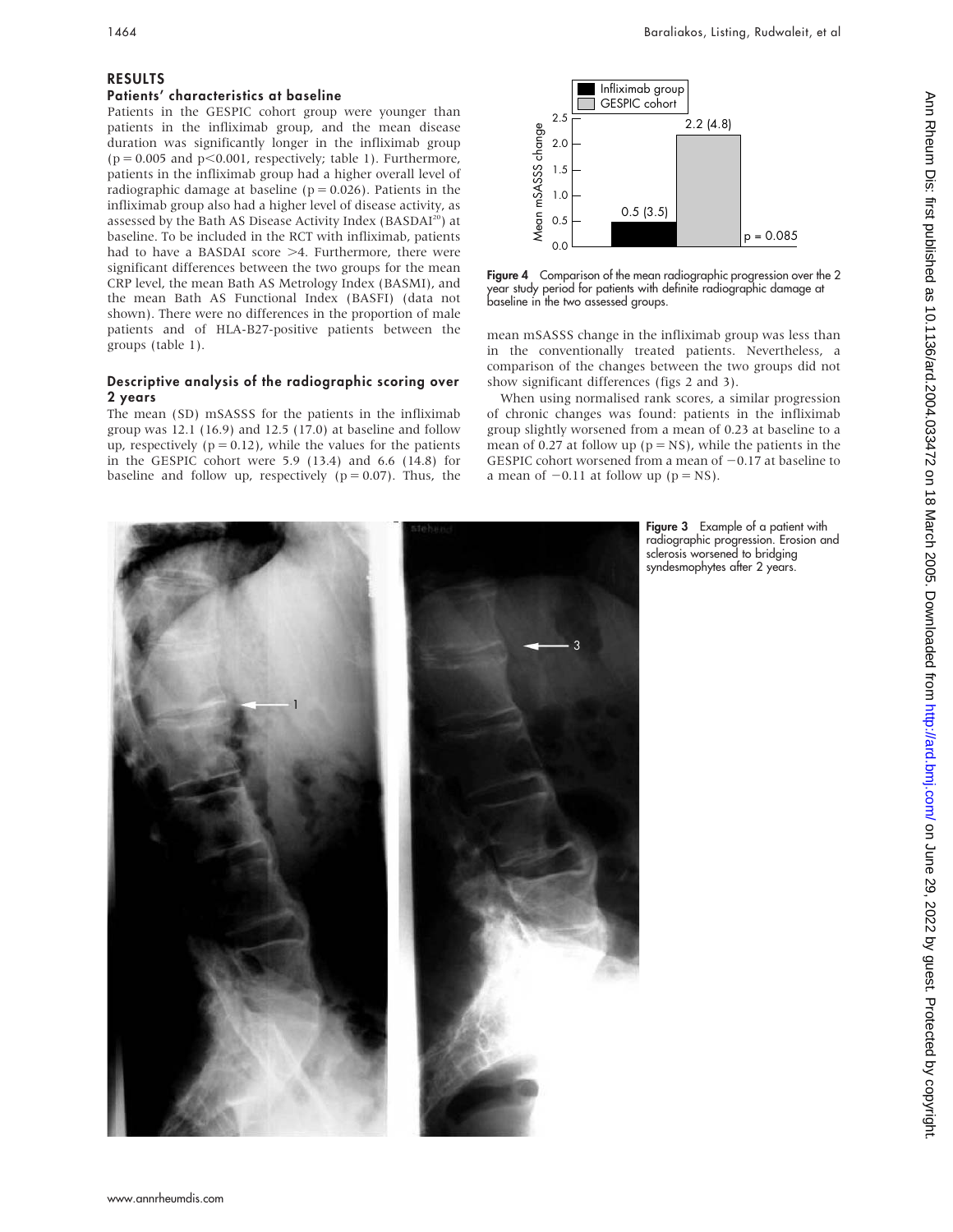The proportion of patients with definite baseline damage (score  $\geq 2$  in at least one vertebral edge) was higher in the infliximab group (24/41 (59%) patients) than in the GESPIC cohort (13/41 (32%) patients) ( $p = 0.015$ ).

The proportion of patients with definite radiographic progression was similar in both groups: 7/41 (17%) patients in the infliximab group and 5/41 (12%) patients in the GESPIC cohort showed progression of  $\geq 1$  scoring point after 2 years ( $p = NS$ ).

#### Radiographic progression in relation to the degree of baseline damage

When the pooled data of all 82 patients were analysed to determine definite radiographic damage (at least one score  $\geq$  2 in at least one vertebral edge) at baseline (37/82 (45%) patients), patients with radiographic damage at baseline showed significantly higher rates of radiographic progression (mean (SD) mSASSS change 1.1 (3.9)) over the entire study period of 2 years than patients with no radiographic damage at baseline (mean (SD) mSASSS change 0.2 (0.8)),  $(p = 0.028)$ . Thus definite radiographic damage at baseline is a prognostic factor associated with continuing radiographic progression over time, possibly independent of treatment.

In the subgroup of patients with definite radiographic damage at baseline, no difference in the mSASSS was found between the two groups at baseline: mean (SD) mSASSS in the infliximab group  $(n = 24)$  was 20.1 (18.0), and in the GESPIC cohort  $(n = 13)$  was 17.1 (19.4)  $(p = NS)$ .

However, in a subgroup analysis of those patients with definite damage at baseline, the mean radiographic progression over 2 years showed a clear tendency for less progression of the mSASSS in the infliximab group (0.5 (3.5)), than in the GESPIC cohort  $(2.2 \text{ } (4.8))$ ,  $(p = 0.08 \text{ by Brunner test})$ ; fig 4).

Finally, by calculating normalised rank scores a similar trend with a mean radiographic progression of 0.002 for patients in the infliximab group and 0.1 for patients in the GESPIC cohort ( $p = 0.08$ ) was found.

#### Correlation of mSASSS scores with clinical parameters

The mean mSASSS values correlated well with scores for spinal mobility for both groups. There was significant correlation between mSASSS and BASMI values in both groups at baseline ( $r = 0.49$  and  $r = 0.51$  for the infliximab group and the GESPIC cohort, respectively, both  $p = 0.01$ ) and at follow up in the infliximab group  $(r = 0.59$  and  $p = 0.01$  for the infliximab group,  $r = 0.48$  and  $p = 0.01$  for the GESPIC cohort). No correlation between mSASSS and all other clinical parameters was found at both time points. Similarly, there was no significant correlation between changes of clinical parameters and the change of the mSASSS over the entire study period (data not shown).

#### **DISCUSSION**

This study suggests that treatment with the anti-TNF antibody infliximab may influence the progression of chronic radiographic changes in patients with AS because a tendency for deceleration of  $x$  ray progression with continuous infliximab treatment over 2 years was found in the subgroup with most damage at baseline and over time.

Our investigator driven clinical study was accepted by the European Medicines Agency (EMEA) and used as the major data source to approve infliximab for the treatment of the signs and symptoms of patients with active AS in Europe. Thus we thought it important to analyse the 2 year data also in relation to structural damage. To achieve this we used the best x ray scoring method available, the mSASSS,<sup>8 17</sup> which concentrates on lateral radiographs of the CS and the LS with only the anterior rim of the vertebral bodies being scored, the total range is 0–72. The thoracic spine (TS) and zygapophyseal joints are not part of this  $x$  ray based system because of the limited ability of two dimensional imaging at these sites.

As randomised controlled studies performed to compare the efficacy of anti-TNF agents in comparison with placebo in patients with AS over 2 years are not considered ethical, the only to way to gain information about structural damage is to compare actual data with historical control groups.

At the moment only two cohorts are available and only one has a sufficiently large dataset of radiographs, while the other dataset is currently undergoing further analysis: the international longitudinal observational study of outcome in AS (OASIS8 ) and the German Spondyloarthritis Inception Cohort.<sup>21</sup> The data of the latter were available to us, but we could only make the comparison with the OASIS dataset on the basis of a recent publication with 133 patients from this cohort,<sup>8</sup> who showed similar characteristics at baseline as the patients included in our infliximab group. Although the groups studied have different demographics, we were confident that analysis could be carried out because we had data available for more than 200 patients with AS which could be used to compare the rates of radiographic progression.

In comparison with other cohorts, patients treated with infliximab showed less radiographic change over 2 years (mean mSASSS change 0.4) despite a higher mean age, a longer disease duration, and a higher level of radiographic damage at baseline (all predictive of more damage over time) than the patients from the younger AS group (GESPIC, mean mSASSS change 0.7), who were conventionally treated. In addition, the comparable patients of the OASIS cohort showed clearly more mean radiographic progression (mSASSS score 2.8 points) after 2 years than the infliximab group.

When the two groups were compared after adjustment for baseline damage, the main predictor for radiographic progression, we saw a clear tendency for more radiographic progression after 2 years in the patients of the GESPIC cohort than in the patients treated with infliximab.

The finding that the radiographic progression in the whole group was not significantly different at the two time points can be mainly explained by the insufficiently large sample size of the study, $13$  which was not initially designed to look at structural damage as a primary end point. Secondly, as already mentioned, there are limitations to the scoring system because not all affected structures are included in the analyses. Thus, changes in the TS are not assessed by the mSASSS because conventional radiographs of this part of the vertebral column are difficult to read and scores are unreliable owing to the superimposed lung tissue. However, as recently confirmed this part of the spine is most commonly affected in AS.<sup>22</sup> Data from a recent imaging study have suggested that AS related chronic spinal changes can be reliably assessed using  $T_1$  weighted MRI sequences, also in the TS.<sup>9</sup> It is likely that the dataset of the ASSERT<sup>23</sup> MRI study will help to evaluate further the usefulness of MRI for assessing chronic changes in AS. The long term MRI data which have been partly obtained from this patient cohort treated with infliximab will be analysed in the near future.

Another important finding of this study is that patients with AS with prevalent radiographic damage at presentation are significantly more likely to have more radiographic progression over time. This confirms a recent report published in abstract form.24

As the efficacy of anti-TNF compounds on the progression of chronic spinal changes will be an important issue in current and also in future studies, this needs to be taken into account when patients are selected and data are evaluated.